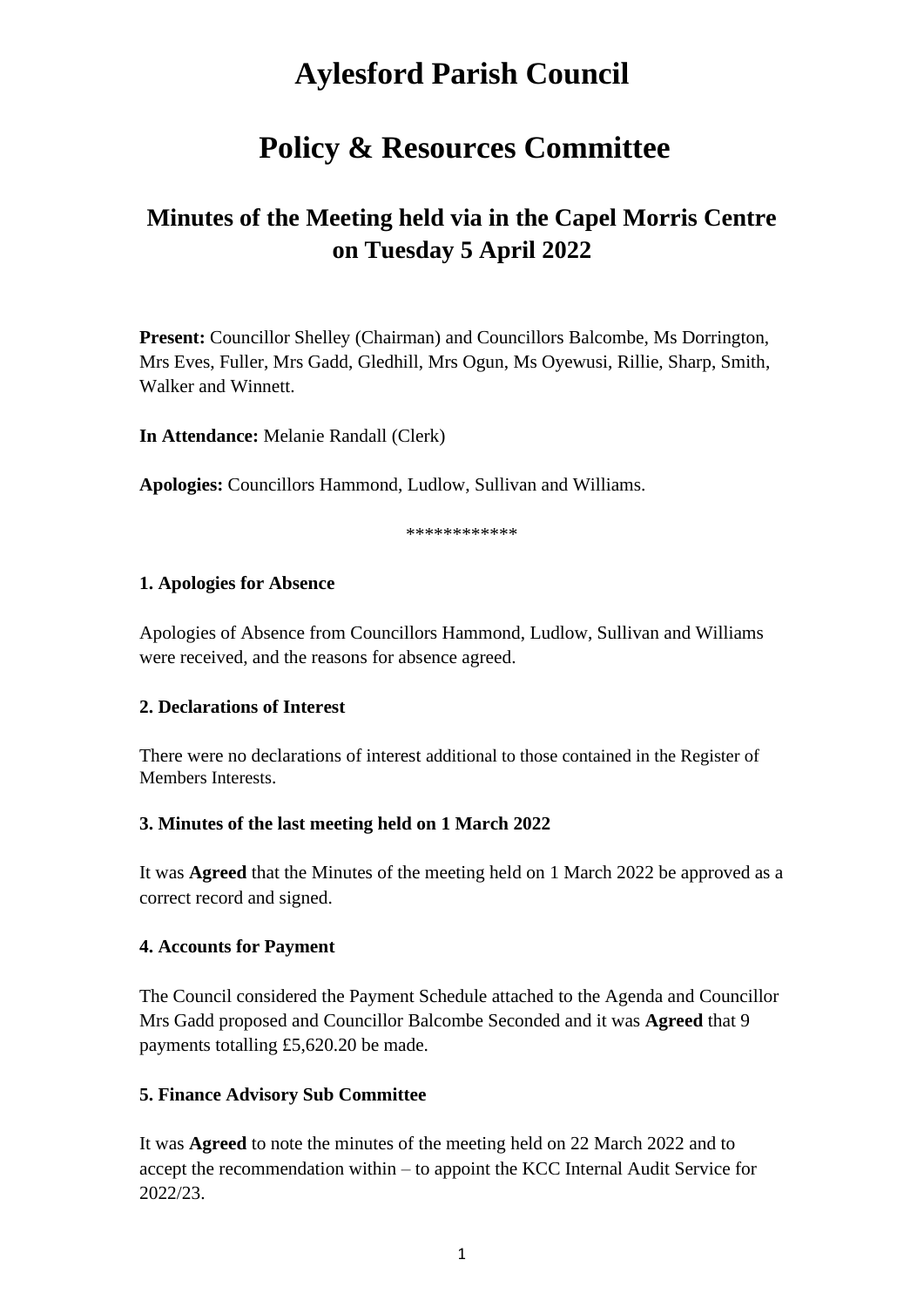## **6. Law and Order**

**6.1** CCTV in the High Street, Aylesford

The Clerk reported that she was waiting for the contractor to carry out various tests at the site to ensure the signal reaches the parish Office. The Clerk is also obtaining the necessary information around current regulations and will get final permission from KCC to erect the camera to the streetlighting column. **Ongoing**

**6.2 Police Report** No reports received since the last meeting of this committee. **Noted 7. KALC** No update **Noted 8. TMBC/Parish Partnership Panel Meeting** The next meeting of this group will be about Law & Order. **Noted 9. Council Vacancies** It was Noted that there are currently no Vacancies. **Noted**

## **10. Public Convenience Review**

There was no further update as the Clerk needs to look at the lease and make arrangements to have the lease altered to take into account the planned conversion of the public convenience. **Ongoing**

#### **11. RBLI Base Camp**

At the last meeting the Clerk was asked to enquire what the RBLIs principles are around community groups using/hiring the Base Camp. Sweet Sensations who now run the Base Camp Café are keen to support local community groups, two previous users have booked to return and it is hoped that others will also return along with some new groups. The Aylesara group use it for their small monthly committee meetings. **Closed**

#### **12. Adoption of Aylesford Station**

The Chairman reported that this was still progressing but had no specific updates to give. The Clerk reported that there is a S106 Agreement on the old Aylesford Newsprint Site for which there will be financial contributions towards the improvement of Aylesford and New Hythe Train Stations. Approx. contribution for Aylesford; 12K for the installation of lighting in the small Aylesford Station car park,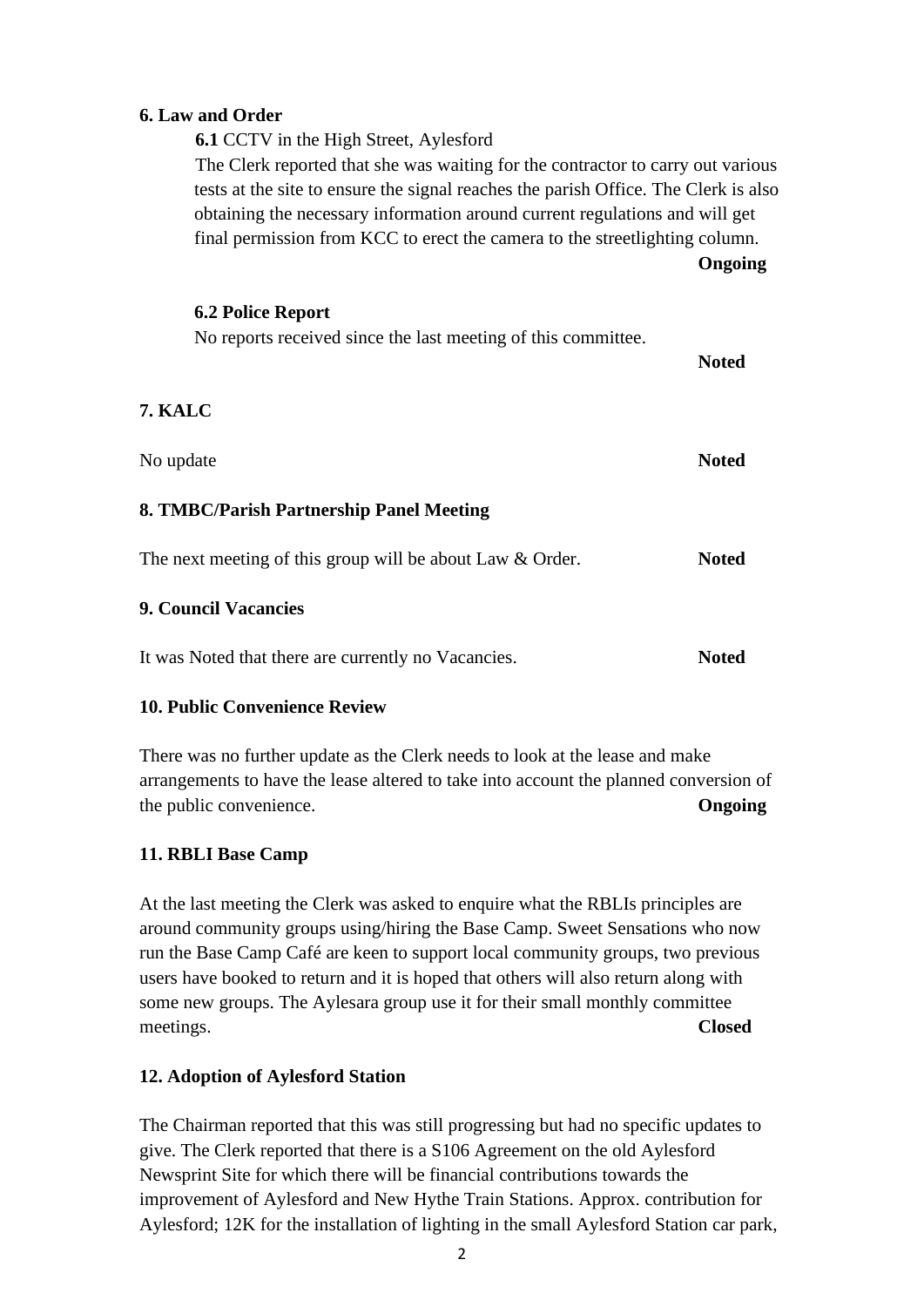11K for a basic bike shelter and five racks, to supply and erect a free-standing poster board 3K and 50K for a secure cycle hub.

There is also an allowance for a PROW contribution to improve MR474 from Mill Hall to Aylesford to a public bridleway which includes reasonable endeavours to widen the path to 3 metres, the provision of new surfacing, edging and vegetation clearance. **Ongoing**

### **13. Aylesford Flood Plan**

There was no update as the Clerk has still not received confirmation from the St Peter and St Paul's Church that the Church could be used in the event of a flood in the village and residents have to leave their homes. **Ongoing**

#### **14. Section 106 Wish List**

The Clerk informed members that she and two other Clerks had met with TMBCs new Planning Obligations Officer to discuss S106 contributions. It appears that the Borough Council is holding a sum of money for the Parish Council (PC) for past developments that the Parish has not received and did not know about. The Clerk is waiting for further clarification of the exact amount that is being held and for which  $site(s)$  it is to be spent on. The Clerk will report back once she has received the information. In addition, Clerks have been asked to complete a Parish Council Infrastructure Statement (tabled) which should list all PC owned sites and all ideas of what projects/improvements could be made to that site. It should include approx. costs for each project and how it is to be funded, i.e., S106, PC, Grants, Donations or Other. The document is very much a work in progress but once complete it should be a failsafe way to ensure all S106 contributions that should be allocated to the Parish Council are allocated correctly, as there will be clear projects the Parish wish to complete from S106 contributions. The Infrastructure Statement will be used by the Borough Council when drawing up the S106 Agreement with developers. Members thanked the Clerk for her time spent on this piece of work so far and appreciate that a lot more time will be needed to ensure the document is as full as possible.

**Ongoing**

## **15. Staffing Committee Minutes**

It was **Agreed** to note the Staffing Committee Minutes from 24 March 2022.

#### **16. Independent Advice from Planning Consultant**

At Planning Committee on 1 March, it was recommended that the Clerk be authorised to seek independent advice if needed for the emerging development of 42 dwellings on Hermitage Lane. However; since that meeting a further outline application for 435 dwellings on Bunyards, Beaver Road, Allington has been received that may also need some independent advice. After discussion due to budget's, it was **Agreed** not to proceed with advice for the 42 dwellings but to obtain it for Bunyards instead; a maximum of 10 hours work by the consultant is authorised. Members also **Agreed** to authorise the Clerk to use the Independent Planning Consultant for any application